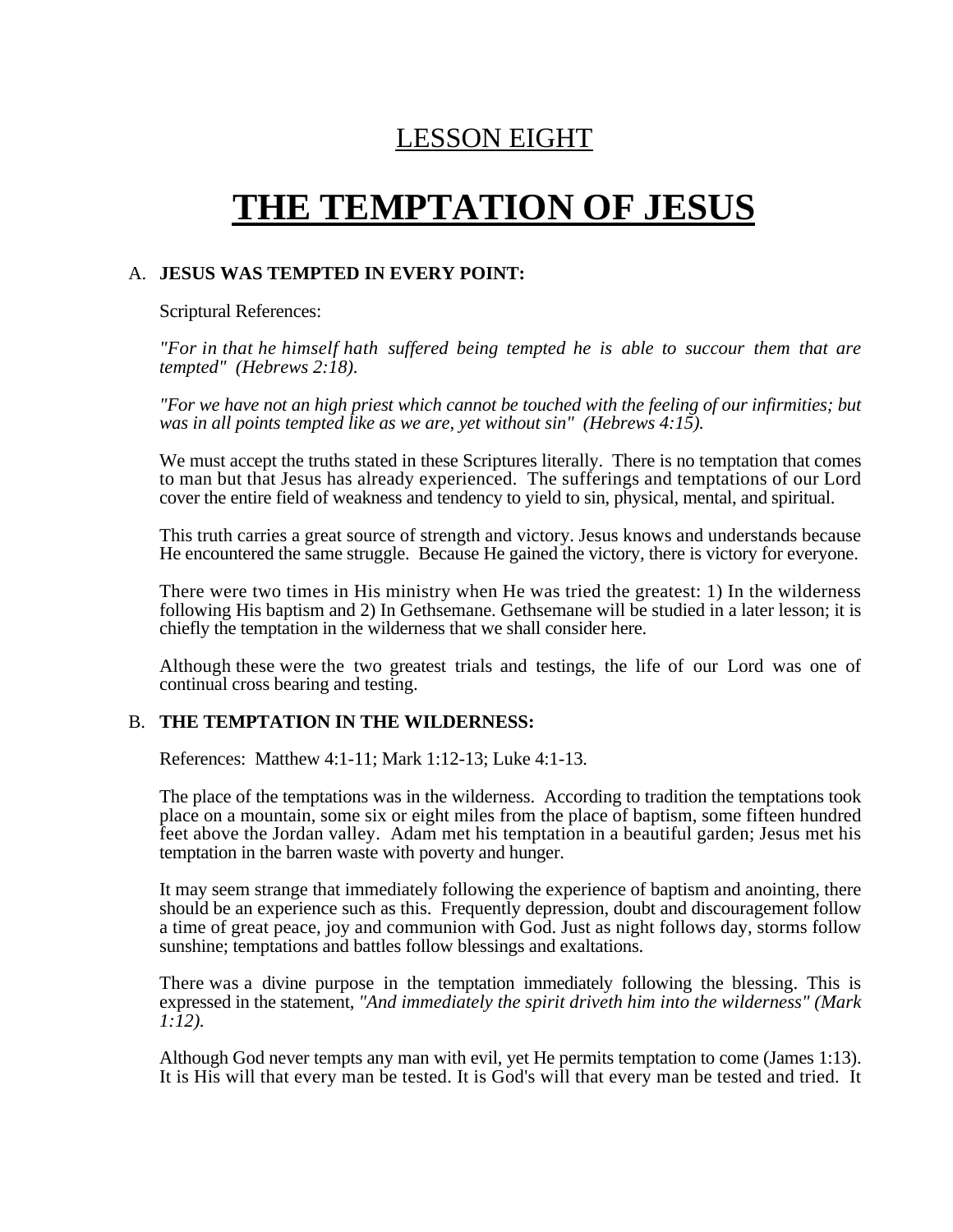would seem that the greater the ministry of a man, the greater that the temptation is that he must encounter. Thus it was with our Lord.

#### C. **THREE-FOLD TEMPTATION:**

Scriptural Reference:

*"For all that is in the world, the lust of the flesh, and the lust of the eyes, and the pride of life, is not of the Father, and is of the World" (I John 2:16).*

All that is in the world may be summed up by this three-fold evil: 1) lust of the flesh, 2) lust of the eyes and 3) pride of life. Both Eve and Jesus were tempted in this three-fold manner.

|          | Eve's Temptation (Genesis 3:6): |                      |
|----------|---------------------------------|----------------------|
| The tree | "was good for food"             | - lust of the flesh; |
|          | "pleasant to the eyes"          | - lust of the eyes;  |
|          | "desired to make one wise"      | - pride of life.     |

#### Christ's Temptation:

| "Command this stone that it be made bread"                   | - lust of the flesh; |
|--------------------------------------------------------------|----------------------|
| "The Devil showed unto Him all the kingdoms of the world"    | - lust of the eyes;  |
| "Cast thyself down from hence, for  He shall give His angels |                      |
| charge over Thee"                                            | - pride of life.     |

Eve yielded to temptation because Satan succeeded in planting a doubt in her heart. *"Yea, hath God said?" (Genesis 3:1).* The devil tried to do the same thing with our Lord. At Jordan the voice from Heaven had declared, *"This is my beloved Son, in whom I am well pleased."* Now the devil comes suggesting a great doubt with the use of an "IF." *"If thou be the Son of God."*

Jesus won the victory by using the Word of God. The victory came by the use of God's Word. *"It is written"* brought the victory each time.

This teaches us the great lesson that we also may have the victory by the use of God's Word.

#### D. **A DEEPER INTERPRETATION OF THE TEMPTATION:**

Although the temptation of Jesus in the wilderness may be explained by the lust of the flesh, lust of the eyes, and the pride of life, there is a deeper meaning here that we must not overlook.

They must be summed up as follows:

- 1. To use His power to satisfy self, to minister to Himself;
- 2. To use His power as a sign of His power, to display His power for show only;
- 3. To use worldly means to gain power.

*"For even the Son of man came not to be ministered unto but to minister, and to give his life a ransom for many" (Mark 10:45).*

Jesus came to minister to others. Jesus was no ascetic. He came "eating and drinking." Yet if He had yielded to the suggestion the very purpose of His coming would have been defeated.

We should pay careful attention to the lessons to be learned here. Only too often a man's ministry is defeated because he yields to the temptation of ministering to himself, to make a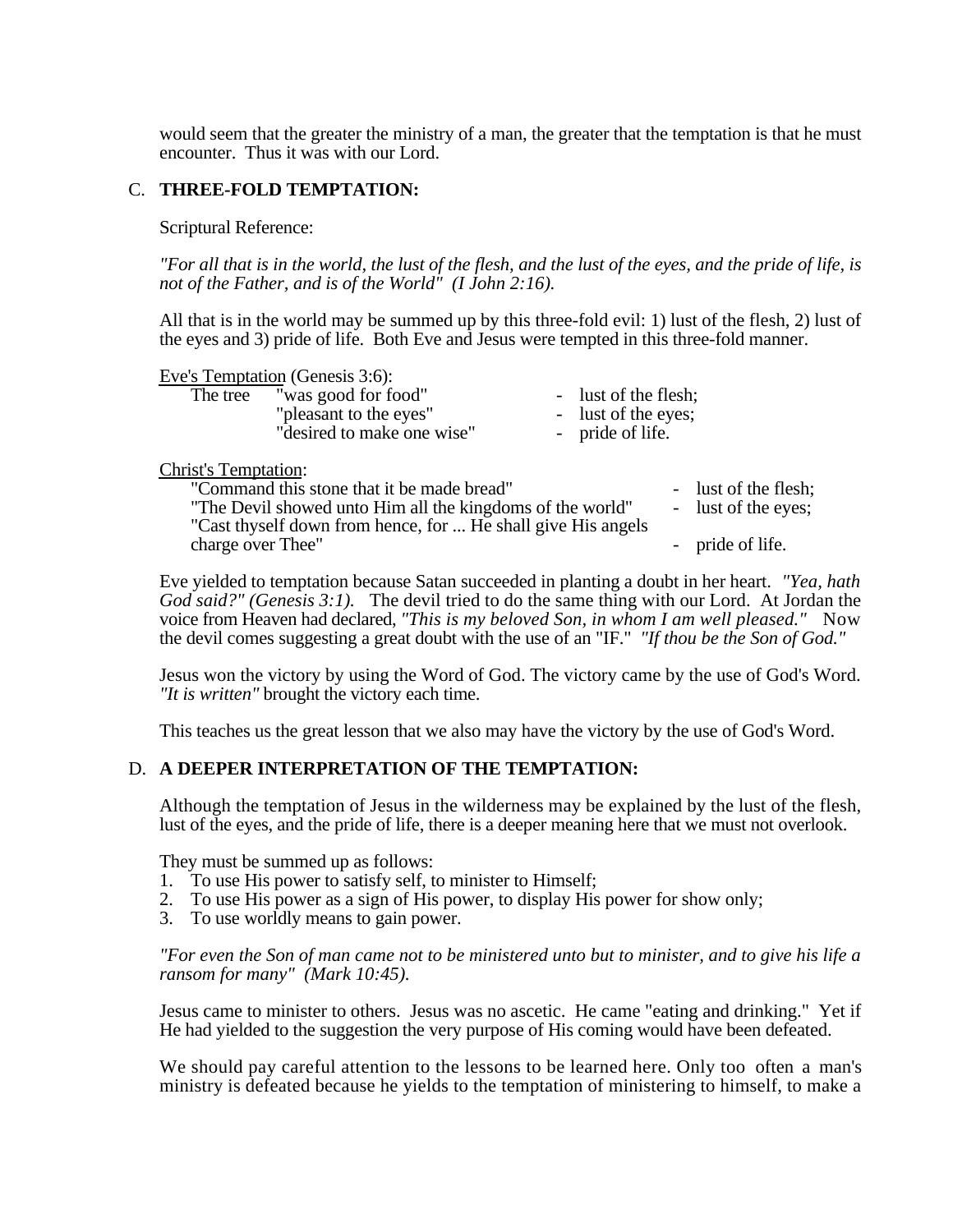display of his ministry and gift, and to permit his ministry to be defeated by a carnal ambition of using wrong means to gain power.

### D. **FREEDOM FROM TEMPTATION FOR A SEASON:**

Scriptural Reference:

*"And when the devil had ended all the temptation, he departed from him for a season" (Luke 4:13).*

This Scripture teaches us that the temptation continued later on. The devil left Jesus alone for a season.

Let us carefully note the order of events for this is the way it happens in the lives of true Christians:

- 1. Baptism blessing.<br>2. Temptation testing an
- 2. Temptation testing and suffering.
- 3. Strength ministered unto by angels.
- 4. Later the battle is renewed.